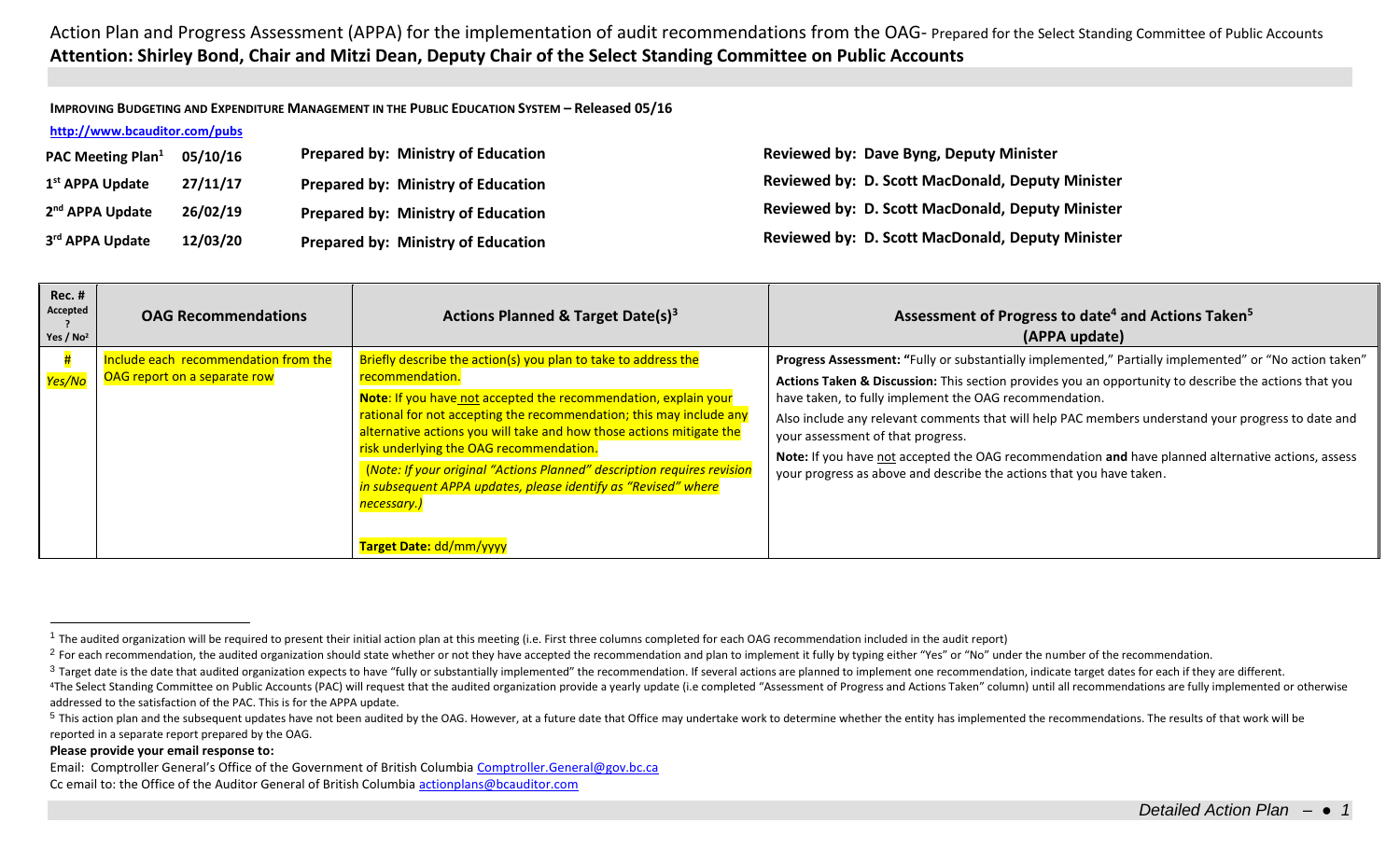| <b>Rec. #</b><br>Accepted<br>Yes / $No2$ | <b>OAG Recommendations</b>                                                                                                                                                                                                                                                          | Actions Planned & Target Date(s) <sup>3</sup>                                                                                                                                                                                                                                                                                                                                           | Assessment of Progress to date <sup>4</sup> and Actions Taken <sup>5</sup><br>(APPA update)                                                                                                                                                                                                                                                                                                                                                                                                                                                                                                                                                                                                                                                                                                                                                                                                                                                                                                                                                                                                                                                                                                                                                                                                                                                                                                                                  |
|------------------------------------------|-------------------------------------------------------------------------------------------------------------------------------------------------------------------------------------------------------------------------------------------------------------------------------------|-----------------------------------------------------------------------------------------------------------------------------------------------------------------------------------------------------------------------------------------------------------------------------------------------------------------------------------------------------------------------------------------|------------------------------------------------------------------------------------------------------------------------------------------------------------------------------------------------------------------------------------------------------------------------------------------------------------------------------------------------------------------------------------------------------------------------------------------------------------------------------------------------------------------------------------------------------------------------------------------------------------------------------------------------------------------------------------------------------------------------------------------------------------------------------------------------------------------------------------------------------------------------------------------------------------------------------------------------------------------------------------------------------------------------------------------------------------------------------------------------------------------------------------------------------------------------------------------------------------------------------------------------------------------------------------------------------------------------------------------------------------------------------------------------------------------------------|
| 1.<br>Yes                                | The Ministry of Education provide school<br>districts with guidance, support and<br>expectations for developing and<br>communicating strategic plans that<br>demonstrate how the priorities identified<br>and goals set inform both operational<br>strategies and budget decisions. | The Ministry of Education is working with school districts and<br>provincial education partners to develop and implement an improved<br>K-12 Framework for Enhancing Student Learning, which will support<br>consistent and focused public planning amongst Boards of Education<br>to improve student outcomes in the public school system.<br><b>Target Date: 30/06/2021 - Revised</b> | Progress Assessment: Substantially implemented.<br>Actions Taken & Discussion: Sector-wide consultations and sessions have occurred to support<br>implementation of BC's Framework for Enhancing Student Learning ("Framework"), and the development<br>of district plans.<br>An outline describing the Framework's key elements and directions was posted on the ministry's web<br>site.<br>After two years of initial implementation, the Framework was formally endorsed by Deputy Minister in<br>October 2017 to board chairs, superintendents, and secretary treasurers from all districts, with a formal<br>expectation that each district develop multi-year district and school plans that are reviewed and updated<br>annually.<br>A provincial-wide capacity building initiative was also launched and communicated to these education<br>management partners, with a key focus being on Strategic Planning and Supports for Districts. Under<br>this initiative, work has begun with district and sector leaders to develop resources and strategies that<br>support effective strategic planning across BC's public education system.<br>Draft Framework Policy has been piloted by 9 school districts in 2019 to support full implementation for<br>September 2020. On-going sector outreach to support the implementation of the Policy and<br>requirements including a Continuous Improvement Review Program. |

#### **Please provide your email response to:**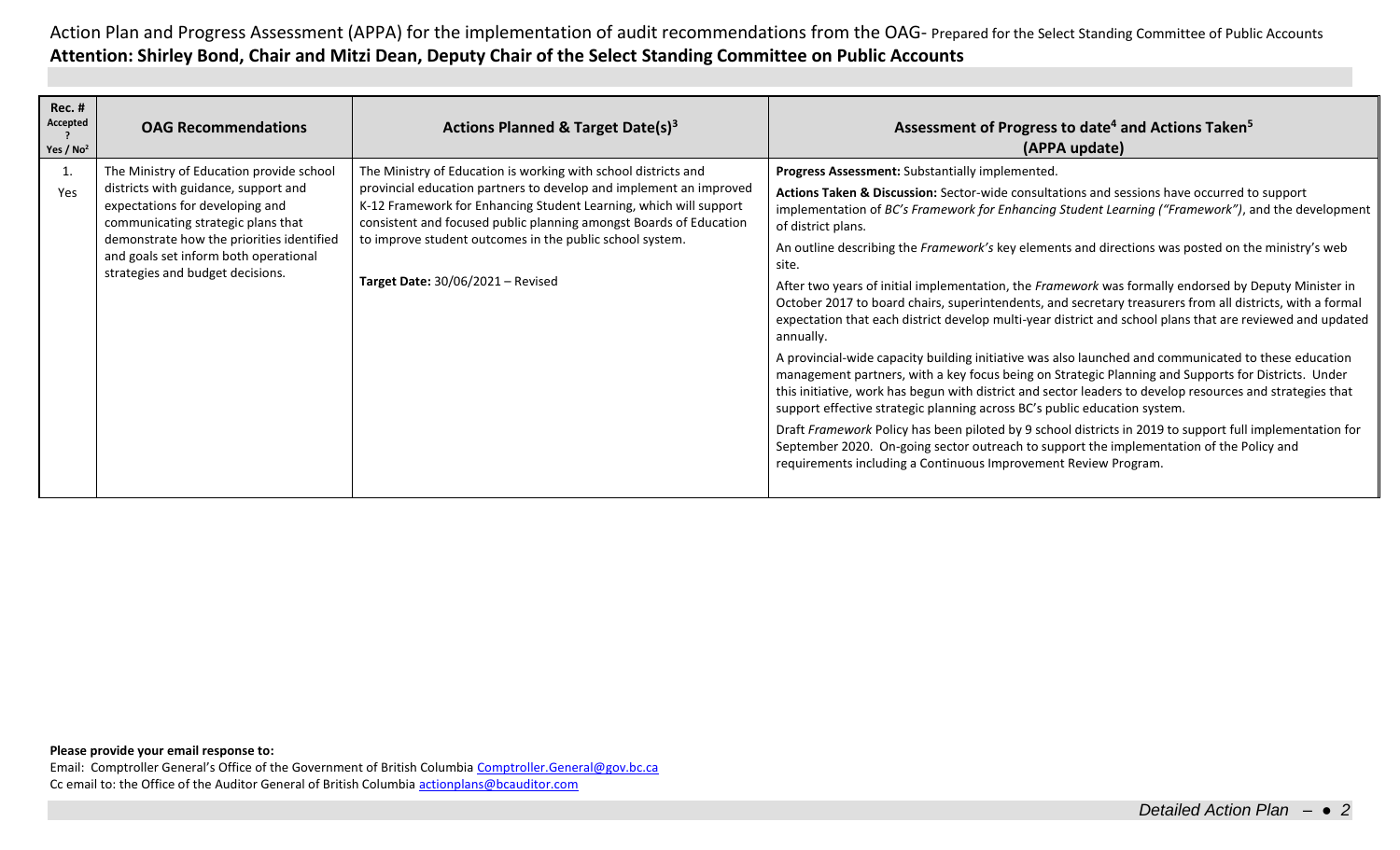| <b>Rec. #</b><br>Accepted<br>Yes / $No2$ | <b>OAG Recommendations</b>                                                                                                                                                                                                                                       | Actions Planned & Target Date(s) <sup>3</sup>                                                                                                                                                                                                                                | Assessment of Progress to date <sup>4</sup> and Actions Taken <sup>5</sup><br>(APPA update)                                                                                                                                                                                                                                                                                                                                                                                                                                                                                                                                                                          |
|------------------------------------------|------------------------------------------------------------------------------------------------------------------------------------------------------------------------------------------------------------------------------------------------------------------|------------------------------------------------------------------------------------------------------------------------------------------------------------------------------------------------------------------------------------------------------------------------------|----------------------------------------------------------------------------------------------------------------------------------------------------------------------------------------------------------------------------------------------------------------------------------------------------------------------------------------------------------------------------------------------------------------------------------------------------------------------------------------------------------------------------------------------------------------------------------------------------------------------------------------------------------------------|
| 2.<br>Yes                                | The Ministry of Education provide school<br>districts with guidance, support and<br>expectations for documenting and<br>communicating the actual results<br>achieved compared to the budget and the<br>goals developed during the strategic<br>planning process. | The Ministry will take a three-step approach:<br>communicate to all school districts guidance regarding monitoring<br>the achievement of strategic goals to enhance student learning<br>and success, including the development of best practices;<br>Target Date: 06/30/2017 | Progress Assessment: Implemented.<br>Actions Taken & Discussion: Provincial consultation occurred to inform the ministry's reporting of key<br>outcomes for student achievement at the provincial and district levels.<br>To support planning and use of evidence, the ministry has developed and publicly posted a web-based<br>reporting tool that provides easy access to results on key provincial indicators for the Province and each<br>school district in British Columbia. The tool may be accessed at http://studentsuccess.gov.bc.ca<br>A refined version of the site has been developed by Ministry staff for government consideration and<br>direction. |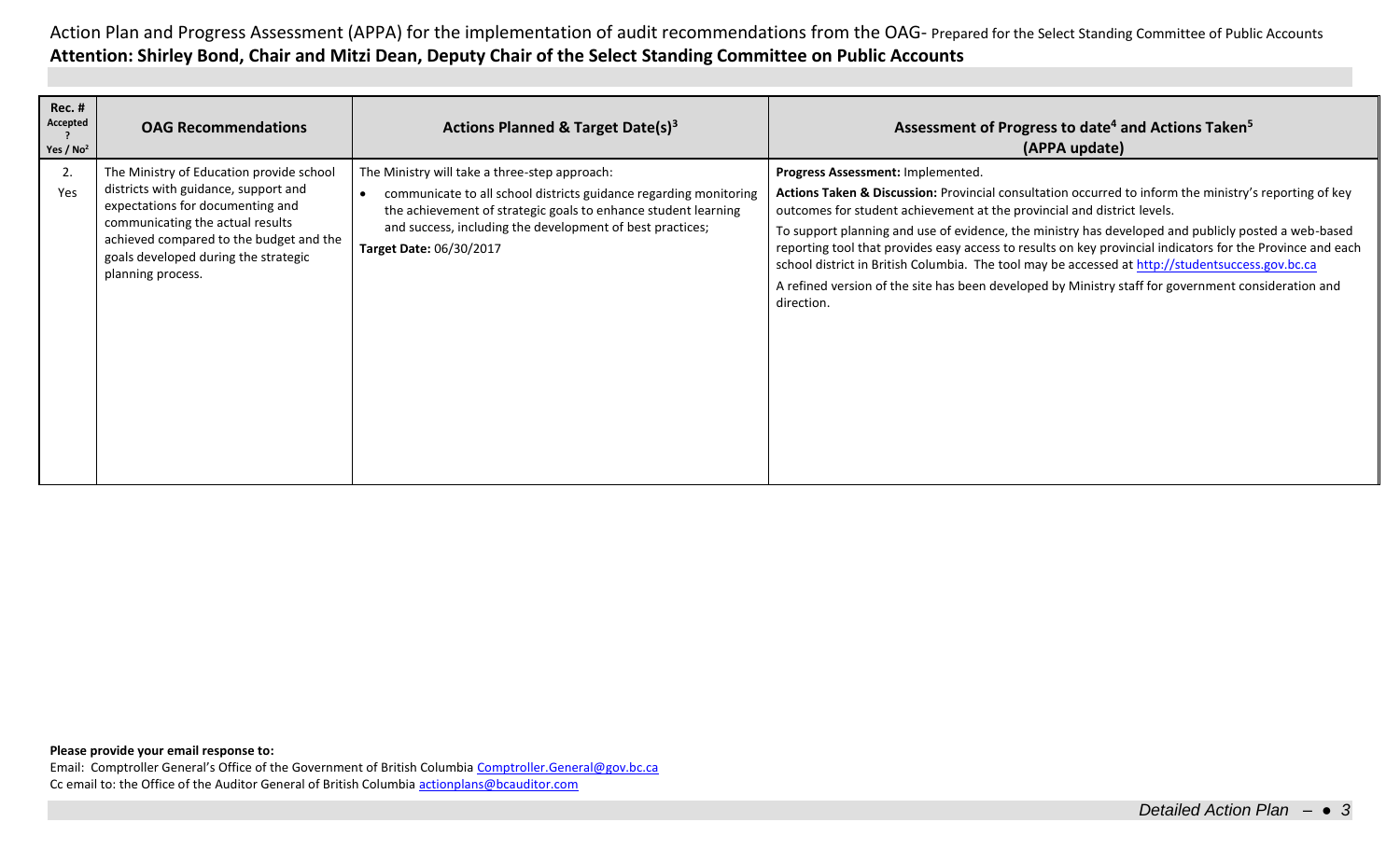| 2.<br>continued | issue guidance on budget-to-actuals monitoring and reporting,<br>based on existing promising financial practices; and<br>Target Date: 06/30/2017                             | Progress Assessment: Implemented.<br>Actions Taken & Discussion: The Ministry of Education has developed good practice guidance materials<br>in partnership with the Financial Health Working Group. This Group includes membership from the<br>Ministry, BC School Trustees Association, BC School Superintendents Association, BC Association of<br>School Business Officials, Office of the Auditor General, and Office of the Comptroller General of BC.<br>Budget monitoring and reporting good practices have been communicated to school districts. K-12<br>partner associations and the Ministry, will support development and implementation of the Financial<br>Governance and Accountability materials, including working sessions during upcoming events.<br>In 2018, the Province appointed an independent review panel to undertake a review of how public<br>education is funded. The panel recommended making improvements to ensure greater equity,<br>accountability and financial management, so all students are supported to reach their full potential.<br>The Ministry of Education will work collaboratively with school boards and other partners to implement<br>improved public accountability, including ensuring school districts:<br>engage parents, caregivers and community members in the development of school districts'<br>strategic plans, well in advance of setting their budgets, to meet student needs;<br>continuously monitor and publicly report on student outcomes, such as numeracy, literacy and<br>graduation rates, so gaps in student achievement are identified and services can be planned<br>based on proven strategies; and<br>ensure strategic plans and financial decisions are focused on improving student outcomes and<br>meeting all students' needs, including inclusive education, Indigenous education, students from<br>low-income families and other vulnerable students.<br>Recommendations from the Funding Model Review focusing on themes of:<br>Accountability - A sound accountability framework is a critical part of the funding allocation<br>model. Improving student outcomes and educational transformation requires accountability for<br>the use of funding.<br>Financial Management - Understanding cost pressures, sound planning and ensuring that<br>resources are used to support student outcomes underpin the education funding system. |
|-----------------|------------------------------------------------------------------------------------------------------------------------------------------------------------------------------|--------------------------------------------------------------------------------------------------------------------------------------------------------------------------------------------------------------------------------------------------------------------------------------------------------------------------------------------------------------------------------------------------------------------------------------------------------------------------------------------------------------------------------------------------------------------------------------------------------------------------------------------------------------------------------------------------------------------------------------------------------------------------------------------------------------------------------------------------------------------------------------------------------------------------------------------------------------------------------------------------------------------------------------------------------------------------------------------------------------------------------------------------------------------------------------------------------------------------------------------------------------------------------------------------------------------------------------------------------------------------------------------------------------------------------------------------------------------------------------------------------------------------------------------------------------------------------------------------------------------------------------------------------------------------------------------------------------------------------------------------------------------------------------------------------------------------------------------------------------------------------------------------------------------------------------------------------------------------------------------------------------------------------------------------------------------------------------------------------------------------------------------------------------------------------------------------------------------------------------------------------------------------------------------------------------------------------------------------------------------------------------------------------------------------------|
|                 | establish targets and deadlines, survey school districts on<br>progress, and report out on results being achieved across the<br>sector.<br>Target Date: 06/30/2021 - Revised | Progress Assessment: Substantially Implemented.<br>Actions Taken & Discussion: Recommendations from the Funding Model Review addressing Financial<br>Management and Accountability result in additional guidance and direction provided to the Education<br>Sector. In February 2020, the Ministry of Education and the BCSTA signed a Memorandum of<br>Understanding for establishing a provincial protocol for school district reserves. The Ministry will<br>continue to work with BCSTA to fully implement.                                                                                                                                                                                                                                                                                                                                                                                                                                                                                                                                                                                                                                                                                                                                                                                                                                                                                                                                                                                                                                                                                                                                                                                                                                                                                                                                                                                                                                                                                                                                                                                                                                                                                                                                                                                                                                                                                                                |

#### **Please provide your email response to:**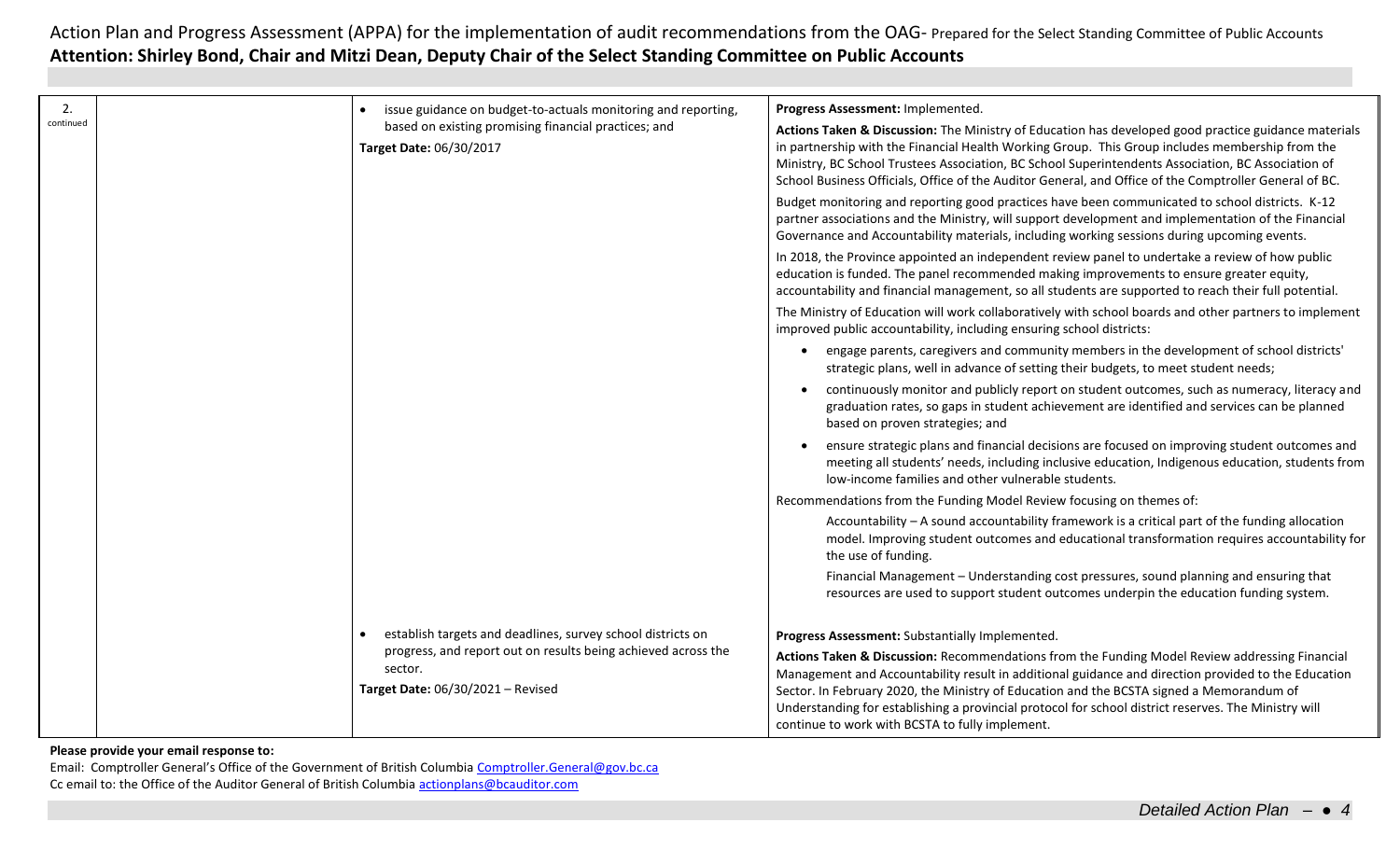| 3.<br>Yes | Every school district develop a strategic<br>plan that shows how the process for<br>identifying priorities and setting goals<br>informs operational strategies and budget<br>decisions, and then communicate that<br>plan to all stakeholders. | Consult with K-12 sector stakeholders to develop financial health<br>metrics for school districts, including best practices in financial<br>planning to support student achievement.<br>Target Date: 09/30/2017<br>Develop and publicly post a Ministry policy that both requires all | Progress Assessment: Substantially Implemented.<br>Actions Taken & Discussion: Financial governance and accountability guidance materials and training<br>have been provided to members of BCSTA, BCSSA and BCASBO.<br>An outline describing the key elements of BC's Framework for Enhancing Student Learning has been<br>posted on the ministry's web site. A detailed policy document has been drafted, but has not yet been<br>posted.<br>In October 2016, a full-day session on strategic planning was held with board chairs, superintendents,<br>and secretary treasurers from all districts across the province.<br>Regional sessions were held across the province to support district planning efforts to enhance student<br>learning, including districts sharing their current strategic planning processes and plans.<br>Progress Assessment: Substantially Implemented. |
|-----------|------------------------------------------------------------------------------------------------------------------------------------------------------------------------------------------------------------------------------------------------|---------------------------------------------------------------------------------------------------------------------------------------------------------------------------------------------------------------------------------------------------------------------------------------|---------------------------------------------------------------------------------------------------------------------------------------------------------------------------------------------------------------------------------------------------------------------------------------------------------------------------------------------------------------------------------------------------------------------------------------------------------------------------------------------------------------------------------------------------------------------------------------------------------------------------------------------------------------------------------------------------------------------------------------------------------------------------------------------------------------------------------------------------------------------------------------|
|           |                                                                                                                                                                                                                                                | school districts to develop and publicly post a strategic plan that<br>includes guiding instructions; pursuant to sections 8.3 and 81 of the<br>School Act.<br>Target Date: 30/04/2020 - Revised                                                                                      | Actions Taken & Discussion: After two years of initial implementation of BC's Framework for Enhancing<br>Student Learning, board chairs, superintendents and secretary treasurers from across the province were<br>told in October 2017 that the Framework and its focus on clear goals, effective planning, communication<br>of evidence, and system-wide capacity building is now formally required for all school districts in British<br>Columbia.<br>By end of 2017-18 school year, district plans will be developed with each district's education<br>stakeholders and publicly posted on each district's website. To support reporting out of results achieved<br>across the sector, links to each district's plans will be compiled on the Ministry's new system<br>performance website http://studentsuccess.gov.bc.ca.                                                      |
|           |                                                                                                                                                                                                                                                |                                                                                                                                                                                                                                                                                       | Significant engagement with education partners, rights holders and the sector has taken place to advise<br>on the DRAFT Framework for Enhancing Student Learning Policy and the Guide for Implementation.<br>Policy has been developed and is being finalized.                                                                                                                                                                                                                                                                                                                                                                                                                                                                                                                                                                                                                        |
|           |                                                                                                                                                                                                                                                | Establish targets and deadlines, survey school districts on progress,<br>and report out on results being achieved across the sector.<br>Target Date: 06/30/2021 - Revised                                                                                                             | Progress Assessment: Substantially Implemented.<br>Actions Taken & Discussion: Recommendations from the Funding Model Review addressing Financial<br>Management and Accountability result in additional guidance and direction provided to the Education<br>Sector. In February 2020, the Ministry of Education and the BCSTA signed a Memorandum of<br>Understanding for establishing a provincial protocol for school district reserves. The Ministry will<br>continue to work with BCSTA to fully implement.                                                                                                                                                                                                                                                                                                                                                                       |
|           |                                                                                                                                                                                                                                                |                                                                                                                                                                                                                                                                                       |                                                                                                                                                                                                                                                                                                                                                                                                                                                                                                                                                                                                                                                                                                                                                                                                                                                                                       |

# **Please provide your email response to:**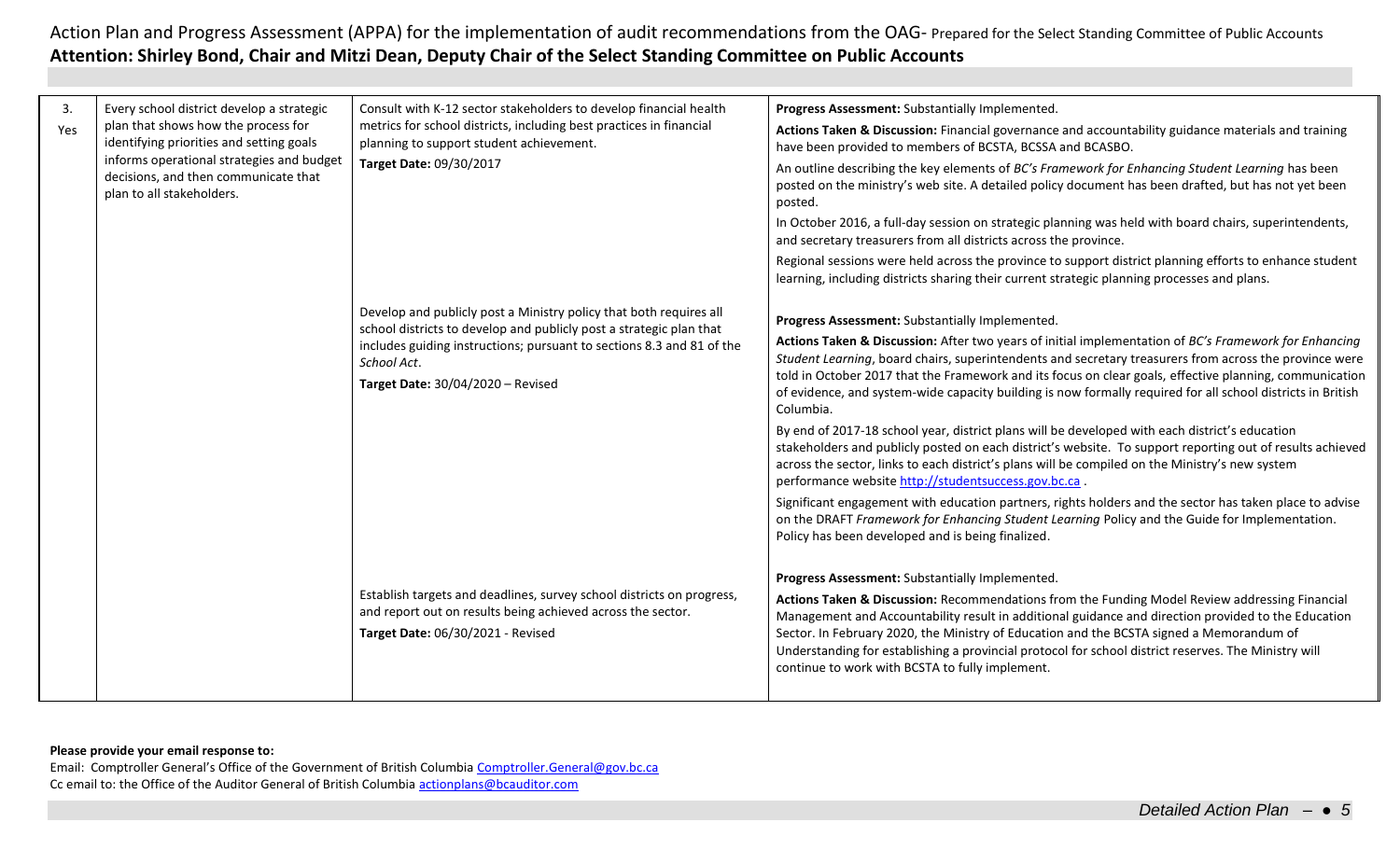| <b>Rec. #</b><br>Accepted<br>Yes / $No2$ | <b>OAG Recommendations</b>                                                                                                                                                                                                                                                                                                         | Actions Planned & Target Date(s) <sup>3</sup>                                                                                                                                                                                                                                                                                                                                 | Assessment of Progress to date <sup>4</sup> and Actions Taken <sup>5</sup><br>(APPA update)                                                                                                                                                                                                                                                                                                                                                                                                                                                                                                                                                                                                                                                                                                                                                                                                                                                                                                                                                                                                                                                |
|------------------------------------------|------------------------------------------------------------------------------------------------------------------------------------------------------------------------------------------------------------------------------------------------------------------------------------------------------------------------------------|-------------------------------------------------------------------------------------------------------------------------------------------------------------------------------------------------------------------------------------------------------------------------------------------------------------------------------------------------------------------------------|--------------------------------------------------------------------------------------------------------------------------------------------------------------------------------------------------------------------------------------------------------------------------------------------------------------------------------------------------------------------------------------------------------------------------------------------------------------------------------------------------------------------------------------------------------------------------------------------------------------------------------------------------------------------------------------------------------------------------------------------------------------------------------------------------------------------------------------------------------------------------------------------------------------------------------------------------------------------------------------------------------------------------------------------------------------------------------------------------------------------------------------------|
| 4.<br>Yes                                | Every school district develop a long-term<br>facilities plan that shows how capital<br>decisions today are informed by the<br>current condition of existing facilities,<br>projected student enrolment, anticipated<br>changes in land use, and other long-term<br>factors, and then communicate that plan<br>to all stakeholders. | Conduct survey of all school districts to determine what is currently<br>done to address this recommendation, and share promising practices<br>amongst all 60 school districts.<br>Target Date: 06/30/2017<br>Establish targets and deadlines, survey school districts on progress,<br>and report out on results being achieved across the sector.<br>Target Date: 06/30/2018 | Progress Assessment: Partially Implemented.<br>Actions Taken & Discussion: 46 school districts have already completed long-range facilities plans (LRFP),<br>and a further 6 are currently developing their plans. Ministry staff will continue to work with the<br>remaining 8 Districts to ensure an appropriate level of long term facility planning is being undertaken<br>across the province, and with all districts to ensure existing plans are being regularly updated as needed.<br>The Ministry will publish Capital Plan Instructions in April 2020 that again include strong guidance to<br>school districts on capital programs, criteria for qualifying and templates for developing capital<br>submissions.<br>In April 2019, the Ministry published new guidelines for the creation of the LRFP. These changes allow<br>boards of education more flexibility on the content of the document depending on their needs. The<br>guidelines encourage a broader review of the district beyond facility specific needs and the guidelines<br>encourage the LRFP to function like a Local Area Plan or Official Community Plan. |